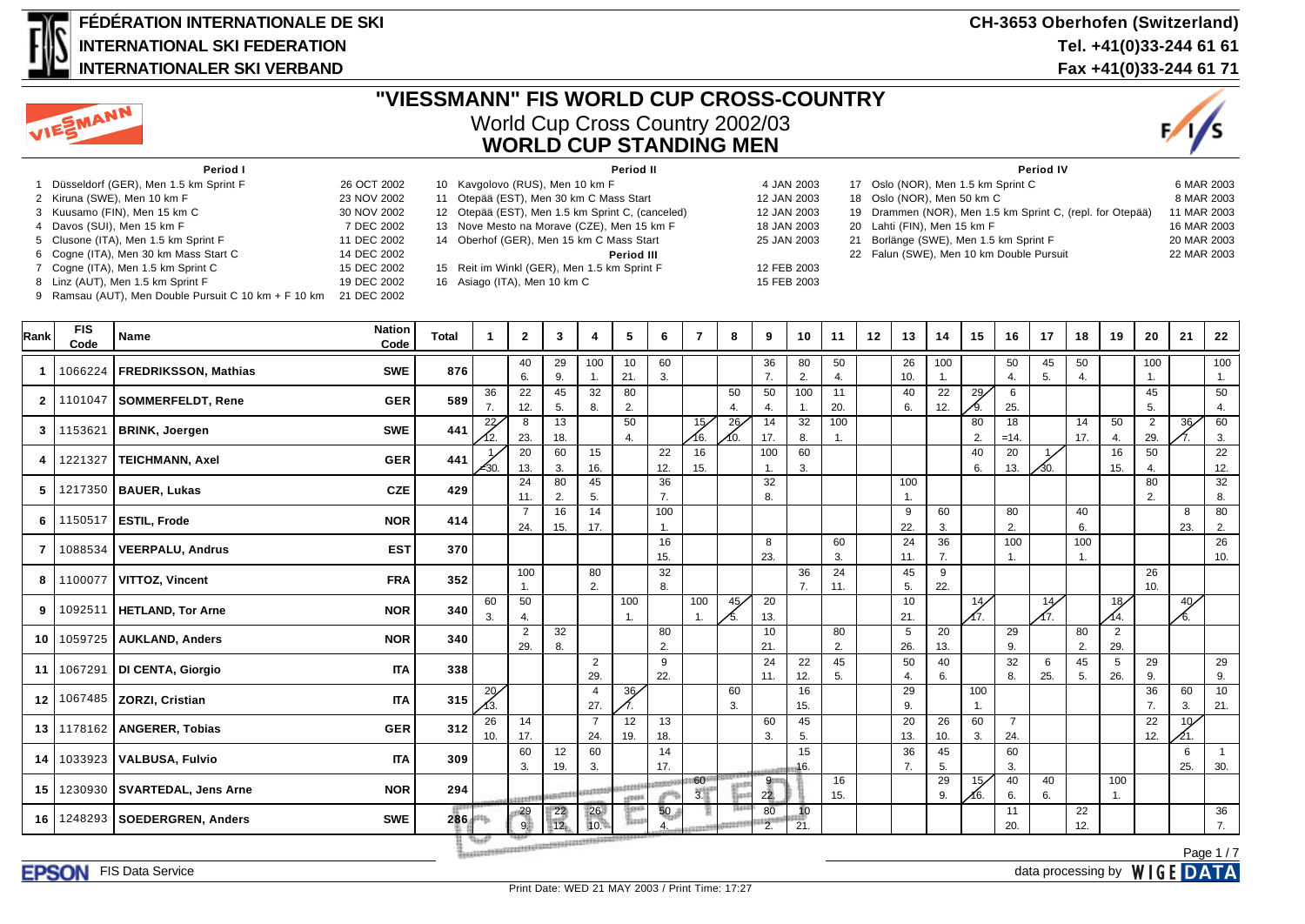



| Rank | <b>FIS</b><br>Code | Name                        | <b>Nation</b><br>Code | <b>Total</b> | 1                     | $\mathbf{2}$                                    | 3         | 4                     | 5                          | 6                 | $\overline{7}$        | 8               | 9                     | 10                    | 11                     | 12 | 13                    | 14        | 15                     | 16                     | 17                    | 18        | 19                     | 20                      | 21                    | 22                    |
|------|--------------------|-----------------------------|-----------------------|--------------|-----------------------|-------------------------------------------------|-----------|-----------------------|----------------------------|-------------------|-----------------------|-----------------|-----------------------|-----------------------|------------------------|----|-----------------------|-----------|------------------------|------------------------|-----------------------|-----------|------------------------|-------------------------|-----------------------|-----------------------|
| 17   | 1192130            | <b>FREDRIKSSON, Thobias</b> | <b>SWE</b>            | 284          | 80<br>2.              |                                                 |           |                       |                            |                   |                       | 80<br>2.        |                       |                       |                        |    |                       |           | 36<br>A.               |                        | 60 <sub>6</sub><br>δ. |           | 60<br>Л.               |                         | 100<br>1.             | 24<br>11.             |
| 18   | 1139459            | PILLER COTTRER, Pietro      | <b>ITA</b>            | 282          |                       | 80<br>2.                                        | 3<br>28.  | 50<br>4.              |                            | 11<br>20.         |                       |                 | 3<br>28.              | 50<br>4.              |                        |    | 11<br>20.             |           |                        | 13<br>18.              |                       |           |                        | 60<br>3.                | $\overline{1}$<br>30. |                       |
| 19   | 1098137            | MAE, Jaak                   | <b>EST</b>            | 272          |                       |                                                 | 15<br>16. |                       |                            | 24<br>11.         |                       |                 | 11<br>20.             | 24<br>11.             | 36<br>7.               |    | $\overline{7}$<br>24. | 32<br>8.  |                        | 45<br>5.               |                       | 29<br>9.  |                        | $\boldsymbol{9}$<br>22. |                       | 40<br>6.              |
| 20   | 1374975            | ROTCHEV, Vassili            | <b>RUS</b>            | 271          | 24/<br>11.            | 16<br>15.                                       | 100<br>1. |                       | 26<br>10.                  |                   | 45<br>5.              |                 |                       |                       | $\overline{22}$<br>12. |    |                       |           |                        | $\overline{22}$<br>12. | 26<br>10.             |           | 40<br>6.               |                         |                       |                       |
| 21   | 1365663            | <b>LARSSON, Peter</b>       | <b>SWE</b>            | 225          | 100<br>$\mathbf{1}$ . |                                                 |           |                       | 45<br>5.                   |                   |                       |                 |                       |                       |                        |    |                       |           | $\overline{29}$<br>1з. |                        | $\frac{3}{2}$<br>∕28. |           |                        |                         | 80<br>2.              |                       |
| 22   | 1029461            | <b>SKJELDAL, Kristen</b>    | <b>NOR</b>            | 225          |                       | 13<br>$=18.$                                    | 14<br>17. | 16<br>15.             |                            | 29<br>9.          |                       |                 | 22<br>12.             | $\overline{4}$<br>27. |                        |    | 16<br>15.             | 18<br>14. |                        | $5\phantom{.0}$<br>26. |                       | 32<br>8.  |                        | 11<br>20.               |                       | 45<br>5.              |
| 23   | 1175058            | <b>KOUKAL, Martin</b>       | <b>CZE</b>            | 217          |                       |                                                 |           | $\overline{1}$<br>30. | 40<br>6.                   |                   | 6/<br>25.             | 16<br>15.       | 45<br>5.              |                       |                        |    | 32<br>8.              |           | 45<br>5.               |                        |                       |           |                        | 18<br>14.               |                       | 20<br>13.             |
| 24   |                    | 1239078   ELOFSSON, Per     | <b>SWE</b>            | 209          |                       | 6<br>25.                                        | 11<br>20. |                       |                            | 8<br>23.          |                       |                 | 40<br>6.              | 29<br>9.              |                        |    | 60<br>3.              |           |                        | 26<br>10.              |                       |           |                        | 20<br>13.               |                       | 9<br>22.              |
| 25   | 1059822            | HJELMESET, Odd-Bjoern       | <b>NOR</b>            | 199          |                       |                                                 | 6<br>25.  |                       |                            | 5<br>26.          | 9<br>22.              |                 | 16<br>15.             |                       | 20<br>13.              |    |                       | 24<br>11. |                        | 24<br>11.              | 50<br>4.              | 36<br>7.  | 9<br>22.               |                         |                       |                       |
| 26   | 1219193            | PYYKOENEN, Lauri            | <b>FIN</b>            | 195          | $\overline{7}$<br>24. |                                                 |           |                       | 29<br>9.                   |                   | 80<br>2.              | 12<br>49.       |                       |                       | 6<br>25.               |    |                       |           | 26<br>10.              |                        | 80<br>2.              |           | 24                     |                         | $\frac{22}{12}$       |                       |
| 27   | 1228796            | <b>BJERKELI, Haavard</b>    | <b>NOR</b>            | 190          | 45<br>5.              |                                                 |           |                       | $^7$<br>24.                |                   |                       | 40 <sub>6</sub> |                       |                       |                        |    |                       |           | 16/<br>15.             |                        | 100<br>1.             |           | 14<br>17.              |                         | 45<br>5.              |                       |
| 28   | 1051092            | <b>SCHLUETTER, Andreas</b>  | <b>GER</b>            | 185          |                       | 5<br>26.                                        | 50<br>4.  |                       |                            | 20<br>13.         | 13<br>18.             |                 | 12<br>19.             |                       |                        |    |                       |           |                        | 15<br>16.              | 12<br>19.             |           | 15<br>16.              | 32<br>8.                |                       | 11<br>20.             |
| 29   |                    | 1221036   FILBRICH, Jens    | <b>GER</b>            | 173          | 12<br>19.             |                                                 | 18<br>14. | 22<br>12.             |                            | 10<br>21.         |                       |                 |                       |                       | 8<br>23.               |    | 12<br>19.             | 50<br>4.  |                        | $\overline{2}$<br>29.  |                       | 18<br>14. | $\overline{1}$<br>30.  | 13<br>18.               |                       | $\overline{7}$<br>24. |
| 30   | 1106091            | <b>BATORY, Ivan</b>         | <b>SVK</b>            | 172          |                       | 32<br>8.                                        | 40<br>6.  |                       |                            | 45<br>5.          | 5<br>26.              |                 | 6<br>25.              |                       |                        |    | 14<br>17.             | 8<br>23.  |                        | 12<br>19.              |                       |           |                        | 10 <sub>1</sub><br>21.  |                       |                       |
| 31   | 1243540            | <b>OESTBERG, Mikael</b>     | <b>SWE</b>            | 168          | 50<br>4.              |                                                 |           |                       | 8/<br>Ź3.                  |                   | 11<br>20.             | 100<br>1.       |                       |                       |                        |    |                       |           | 8/<br>23.              |                        |                       |           |                        |                         | 18<br>14.             |                       |
| 32   | 1186892            | <b>NOUTRIKHINE, Andrei</b>  | <b>RUS</b>            | 161          |                       |                                                 | 36<br>7.  |                       |                            |                   |                       |                 |                       | 26<br>10.             | 18<br>14.              |    |                       |           |                        | 8<br>23.               | 13<br>18.             | 60<br>3.  |                        |                         |                       |                       |
| 33   | 1094839            | <b>HOFFMANN, Christian</b>  | <b>AUT</b>            | 148          |                       |                                                 |           | 24<br>11.             |                            |                   |                       |                 | 4<br>27.              |                       |                        |    | 80<br>2.              |           |                        |                        |                       |           |                        | 40<br>6.                |                       |                       |
| 34   | 1256829            | <b>KLESSEN, Dirk</b>        | <b>GER</b>            | 136          | 14<br>17.             |                                                 |           |                       | $\frac{2}{3}$<br>29.       |                   | 50<br>4.              |                 |                       |                       |                        |    |                       |           | 6/<br>25.              |                        | 36<br>7.              |           | $\overline{22}$<br>Ń2. |                         | 50<br>4.              |                       |
| 35   | 1278557            | VILISSOV, Vladimir          | <b>RUS</b>            | 136          |                       |                                                 |           |                       |                            | 12<br>19.         | $\overline{2}$<br>29. |                 | $\overline{7}$<br>24. | 40<br>6.              | 40<br>6.               |    |                       |           |                        |                        | 4<br>27.              |           |                        | 16<br>15.               |                       | 15<br>16.             |
| 36   | 1238787            | <b>HOEGBERG, Anders</b>     | <b>SWE</b>            | 132          | 10 <sub>1</sub>       |                                                 |           |                       | 60<br>3.                   |                   | 36<br>7.              | 36<br>7.        |                       |                       |                        |    |                       |           | 18<br>14.              |                        |                       |           | 29<br>43.              |                         | 13<br>18.             |                       |
| 37   | 1344905            | <b>KURTTILA, Keijo</b>      | <b>FIN</b>            | 129          | 5,<br>26.             |                                                 |           |                       | 13/<br>∕8.                 |                   | 1<br>⁄30.             | 14<br>Л7.       |                       |                       |                        |    |                       |           | 13/<br>∕8.             |                        | 20<br>13.             |           | 80<br>2.               |                         | 29<br>9.              |                       |
| 38   | 1250136            | <b>DENISOV, Vitaly</b>      | <b>RUS</b>            | 128          |                       |                                                 | 26<br>10. |                       |                            | 18<br>14.         |                       |                 | presentes and it      |                       | 32<br>8.               |    |                       |           |                        | 36<br>7.               | 10<br>21.             |           |                        |                         |                       | 6<br>25.              |
| 39   |                    | 1077670   PALOLAHTI, Ari    | <b>FIN</b>            | 126          | 40<br>6 <sub>cm</sub> | uustif                                          | 9<br>22.  |                       | $32 +$<br>$8^{\text{min}}$ |                   | $^{22}$<br>12.        | and             |                       |                       |                        |    |                       |           | $\frac{2}{3}$<br>∕29.  |                        |                       |           | 45<br>5.               |                         |                       |                       |
| 40   | 1025484            | <b>HASLER, Markus</b>       | <b>LIE</b>            | 125          |                       | 36<br>7 <sup>1</sup>                            |           | 40<br>6.              | 14<br>17.                  | a <sub>ni</sub> i | aant                  | $\top$<br>30.   |                       | 12<br>19.             |                        |    | 22<br>12.             |           |                        |                        |                       |           |                        |                         |                       |                       |
|      |                    |                             |                       |              |                       | Treatment was a control to the property and the |           |                       |                            |                   |                       |                 |                       |                       |                        |    |                       |           |                        |                        |                       |           |                        |                         |                       | Page $2/7$            |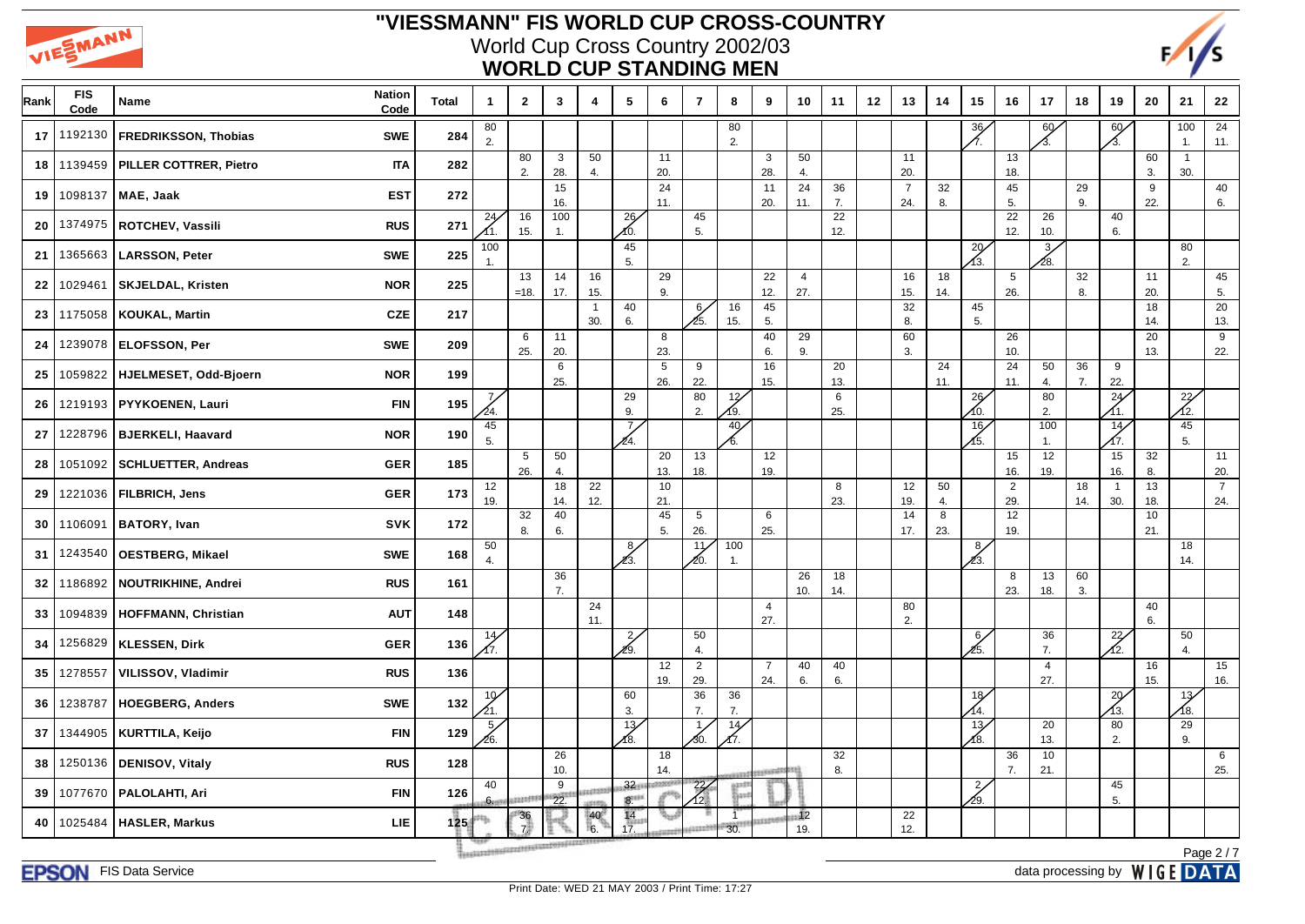



| Rank | <b>FIS</b><br>Code | Name                         | <b>Nation</b><br>Code | <b>Total</b> | $\mathbf{1}$ | $\mathbf{2}$                           | $\mathbf{3}$          | $\overline{4}$         | $5\phantom{.0}$        | 6                     | $\overline{7}$        | 8                      | 9                      | 10                    | 11        | 12 | 13        | 14        | 15                     | 16                       | 17                    | 18        | 19                     | 20        | 21                    | 22                    |
|------|--------------------|------------------------------|-----------------------|--------------|--------------|----------------------------------------|-----------------------|------------------------|------------------------|-----------------------|-----------------------|------------------------|------------------------|-----------------------|-----------|----|-----------|-----------|------------------------|--------------------------|-----------------------|-----------|------------------------|-----------|-----------------------|-----------------------|
| 41   | 1248390            | <b>OESTBERG, Fredrik</b>     | <b>SWE</b>            | 115          |              |                                        |                       |                        | 24<br>11.              |                       | 40<br>6.              | 10 <sub>6</sub><br>Æ1. | 29<br>9.               |                       |           |    |           |           | 22<br>12.              |                          |                       |           |                        |           | $\frac{2}{3}$<br>29.  |                       |
| 42   | 1181072            | <b>SCHWIENBACHER, Freddy</b> | <b>ITA</b>            | 109          | 16<br>15.    | $\mathbf{3}$<br>28.                    |                       | $\overline{18}$<br>14. | $\overline{20}$<br>13. |                       | 14<br>17.             | 11<br>20.              |                        | 11<br>20.             |           |    | 6<br>25.  |           | 3 <sub>l</sub><br>∕28. | 9<br>22.                 |                       |           | 13<br>∕18.             | 12<br>19. | 9 <sub>2</sub><br>22. |                       |
| 43   |                    | 3420003   ELDEN, Trond Einar | <b>NOR</b>            | 104          | 32<br>8.     |                                        |                       |                        | 16<br>15.              |                       |                       | 22<br>12.              |                        |                       |           |    |           |           | 50<br>4.               |                          |                       |           |                        |           | 14                    |                       |
| 44   | 1108225            | <b>BURGERMEISTER, Reto</b>   | SUI                   | 101          |              |                                        |                       |                        |                        | 15<br>16.             |                       |                        |                        |                       |           |    |           | 80<br>2.  |                        |                          |                       | 6<br>25.  |                        |           |                       |                       |
| 45   | 1370707            | LIND, Bjoern                 | <b>SWE</b>            | 100          |              |                                        |                       |                        | 9/<br>クワー              |                       | 29                    | 29                     |                        |                       |           |    |           |           | 32<br>8.               |                          | 32<br>8.              |           | 36<br>7.               |           | 26<br>10.             |                       |
| 46   | 1059628            | <b>ALSGAARD, Thomas</b>      | <b>NOR</b>            | 94           | 8<br>23.     | 15<br>16.                              |                       |                        | $\mathbf{1}$<br>30.    | $\overline{1}$<br>30. | 12<br>19.             |                        |                        |                       |           |    | 18<br>14. | 13<br>18. |                        |                          |                       | 26<br>10. |                        |           |                       |                       |
| 47   | 1253919            | <b>BOLCHAKOV, Nikolaj</b>    | <b>RUS</b>            | 88           |              | 45<br>5.                               |                       | 36<br>7.               |                        | $\overline{7}$<br>24. |                       |                        |                        |                       |           |    |           |           |                        |                          |                       |           |                        |           |                       |                       |
| 48   | 1148868            | <b>BJONVIKEN, Tore</b>       | <b>NOR</b>            | 86           |              |                                        |                       |                        |                        | 26<br>10.             |                       |                        |                        |                       | 29<br>9.  |    |           |           |                        | $\overline{4}$<br>$=27.$ |                       | 16<br>15. | 11<br>20.              |           |                       |                       |
| 49   | 1185340            | <b>IVERSEN, Trond</b>        | <b>NOR</b>            | 79           | 29<br>9.     |                                        |                       |                        | 4/<br>27.              |                       | 29<br>⁄13.            | 24<br>11.              |                        |                       |           |    |           |           | 10 <sub>2</sub><br>21. |                          | 18<br>14.             |           | $\overline{26}$<br>10. |           | 5/<br>26.             |                       |
| 50   | 1263231            | <b>HOFSTAD, Tore Ruud</b>    | <b>NOR</b>            | 75           |              | 11<br>20.                              |                       |                        |                        |                       |                       |                        |                        | $\overline{7}$<br>24. |           |    | 15<br>16. |           |                        |                          |                       |           |                        | 24<br>11. |                       | 18<br>14.             |
| 51   | 1149353            | <b>BJERVIG, Espen</b>        | <b>NOR</b>            | 75           |              |                                        | $\overline{1}$<br>30. | 11<br>20.              |                        |                       |                       |                        | $\overline{13}$<br>18. |                       |           |    |           | 11<br>20. |                        |                          | 22<br>12.             | 12<br>19. |                        |           |                       | $\overline{5}$<br>26. |
| 52   | 1159829            | <b>DANIELSSON, Mattias</b>   | <b>SWE</b>            | 71           |              |                                        |                       |                        |                        |                       | 18<br>14.             |                        |                        |                       |           |    |           |           |                        |                          | 24<br>11.             |           | 29<br>9.               |           |                       |                       |
| 53   | 1107255            | <b>INGESSON, Magnus</b>      | <b>SWE</b>            | 64           |              | 26<br>10.                              | $\overline{2}$<br>29. |                        |                        | $\mathbf{3}$<br>28.   |                       |                        | 18<br>14.              | $\overline{2}$<br>29. | 13<br>18. |    |           |           |                        |                          |                       |           |                        |           |                       |                       |
| 54   |                    | 1039646   KINNUNEN, Marko    | <b>FIN</b>            | 60           | 15<br>16.    |                                        |                       |                        |                        |                       | 4 <sub>2</sub><br>27. | $\overline{13}$<br>18. |                        |                       |           |    |           |           |                        |                          |                       |           |                        |           | 32<br>8.              |                       |
| 55   | 1276617            | ONDA, Yuichi                 | <b>JPN</b>            | 59           |              |                                        |                       |                        |                        |                       |                       |                        |                        |                       |           |    |           |           |                        |                          | 11<br>20.             |           | 32<br>8.               |           | 16<br>15.             |                       |
| 56   | 1093869            | <b>KREZELOK, Janusz</b>      | POL                   | 59           |              |                                        |                       |                        | 15<br>16.              |                       | 32<br>8.              |                        |                        |                       |           |    |           |           | 11<br>20.              |                          | 9 <sub>2</sub><br>22. |           | 12<br>19.              |           |                       |                       |
| 57   | 1092220            | <b>CARLSSON, Lars</b>        | <b>SWE</b>            | 57           |              | 10<br>21.                              |                       | 13<br>18.              |                        |                       |                       |                        | 5<br>26.               |                       |           |    | 13<br>18. |           |                        |                          |                       |           |                        |           |                       | 16<br>15.             |
| 58   | 3420002            | DAHL, Jon Kristian           | <b>NOR</b>            | 53           |              |                                        |                       |                        |                        |                       | 26<br>10.             | 7,<br>Æ4.              |                        |                       |           |    |           |           | 4/<br>27.              |                          | 15<br>16.             |           | $\frac{3}{2}$<br>∕28.  |           | 12<br>19.             |                       |
| 59   | 1177580            | <b>JONNIER, Emmanuel</b>     | <b>FRA</b>            | 53           |              | 18<br>14.                              |                       | 8<br>23.               |                        |                       |                       |                        |                        | 18<br>14.             |           |    |           |           |                        |                          |                       |           |                        | -1<br>30. |                       | 8<br>23.              |
| 60   | 1023156            | <b>MANNINEN, Hannu</b>       | <b>FIN</b>            | 52           |              |                                        |                       |                        |                        |                       |                       | 32<br>8.               |                        |                       |           |    |           |           |                        |                          |                       |           |                        |           | 20<br>13.             |                       |
| 61   | 1022089            | <b>BOTVINOV, Mikhail</b>     | <b>AUT</b>            | 50           |              |                                        |                       |                        |                        |                       |                       |                        |                        |                       |           |    |           |           |                        | 18<br>$=14.$             |                       | 24<br>11. |                        | 8<br>23.  |                       |                       |
| 62   | 3420036            | <b>ROENNING, Eldar</b>       | <b>NOR</b>            | 49           |              |                                        |                       |                        |                        |                       |                       |                        | consults \$322         |                       |           |    |           |           |                        |                          | 29<br>9.              | 10<br>21. | 10<br>21.              |           |                       |                       |
| 63   | 1186601            | <b>SCHLYUNDIKOV, Andrey</b>  | <b>RUS</b>            | $\bf 45$     |              | <b>AND RESEARCH</b>                    |                       | 1101272                | ustanik<br>igene       | 40<br>6.              | <b>HIER</b>           |                        |                        |                       | 5<br>26.  |    |           |           |                        |                          |                       |           |                        |           |                       |                       |
| 64   | 3200046            | <b>STITZL, Andreas</b>       | <b>GER</b>            | 41           | $_{9}$<br>22 |                                        |                       |                        | ដែល                    | e.<br>Port            |                       | 8 <sup>1</sup><br>23.  |                        | щĎ                    |           |    |           |           | 24<br>11.              |                          |                       |           |                        |           |                       |                       |
|      |                    |                              |                       |              |              | Treaturates parameters taxabaya juurum |                       |                        |                        |                       |                       |                        |                        |                       |           |    |           |           |                        |                          |                       |           |                        |           |                       | Page 3/7              |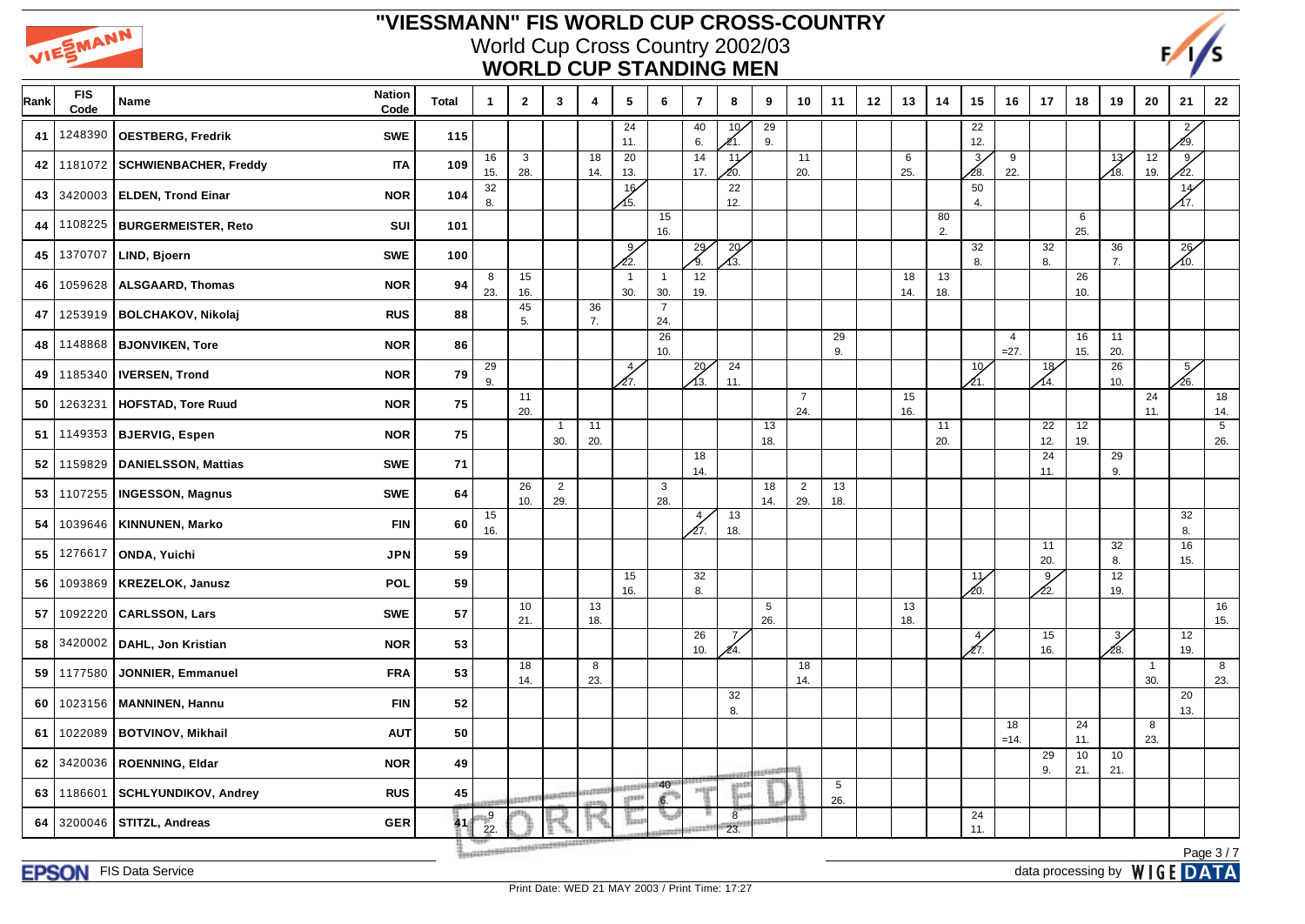



| Rank | <b>FIS</b><br>Code | <b>Nation</b><br>Name<br>Code             | <b>Total</b> | $\mathbf{1}$          | $\mathbf{2}$          | $\mathbf{3}$                           | 4                      | 5                      | 6                     | $\overline{7}$ | 8         | 9                     | 10       | 11                  | 12 | 13                    | 14                    | 15                    | 16                       | 17                    | 18                    | 19                    | 20                    | 21        | 22        |
|------|--------------------|-------------------------------------------|--------------|-----------------------|-----------------------|----------------------------------------|------------------------|------------------------|-----------------------|----------------|-----------|-----------------------|----------|---------------------|----|-----------------------|-----------------------|-----------------------|--------------------------|-----------------------|-----------------------|-----------------------|-----------------------|-----------|-----------|
| 65   | 1235877            | SUI<br>VON ALLMEN, Peter                  | 40           |                       |                       |                                        |                        |                        |                       |                | 29<br>9.  |                       |          |                     |    |                       |                       |                       |                          |                       |                       |                       |                       | 11<br>20. |           |
| 66   | 1245480            | <b>SOLBAKKEN, Haavard</b><br><b>NOR</b>   | 38           |                       |                       |                                        |                        |                        |                       |                | 15<br>16. |                       |          |                     |    |                       |                       | $\overline{7}$<br>24. |                          | 16<br>15.             |                       |                       |                       |           |           |
| 67   | 1240339            | <b>RUS</b><br><b>IVANOV, Mikhail</b>      | 35           |                       |                       | $\overline{7}$<br>24.                  |                        |                        |                       |                |           | $\overline{1}$<br>30. |          | 26<br>10.           |    |                       |                       |                       |                          |                       | $\overline{1}$<br>30. |                       |                       |           |           |
| 68   | 3420007            | HORNTVEDT, Kristian<br><b>NOR</b>         | 34           |                       |                       |                                        |                        |                        |                       | 24<br>11.      |           |                       |          |                     |    |                       |                       |                       |                          | $\overline{2}$<br>29. |                       | 8<br>23.              |                       |           |           |
| 69   | 1223267            | PASINI, Renato<br><b>ITA</b>              | 34           | 3/<br>28.             |                       |                                        |                        | 18<br>14.              |                       |                | 9<br>22.  |                       |          |                     |    |                       |                       | $\frac{5}{2}$<br>∕26. |                          | $\overline{7}$<br>24. |                       | $\overline{4}$<br>27. |                       |           |           |
| 70   | 1322498            | NOVIKOV, Serguei<br><b>RUS</b>            | 33           | 13<br>18.             |                       | 20<br>13.                              |                        |                        |                       |                |           |                       |          |                     |    |                       |                       |                       |                          |                       |                       |                       |                       |           |           |
| 71   | 1224334            | <b>SARACCO, Cristian</b><br><b>ITA</b>    | 32           |                       |                       |                                        |                        |                        |                       |                |           |                       |          |                     |    | $\overline{2}$<br>29. | 15<br>16.             |                       | $\overline{4}$<br>$=27.$ |                       | 11<br>20.             |                       |                       |           |           |
| 72   | 1106867            | <b>BAJCICAK, Martin</b><br><b>SVK</b>     | 31           |                       |                       |                                        | $5\phantom{.0}$<br>26. |                        | $\overline{2}$<br>29. |                |           | 15<br>16.             |          |                     |    | 3<br>28.              | 6<br>25.              |                       |                          |                       |                       |                       |                       |           |           |
| 73   | 1038773            | REPO, Sami<br><b>FIN</b>                  | 31           |                       |                       |                                        |                        |                        |                       |                |           |                       |          | $\mathbf{3}$<br>28. |    | 8<br>23.              |                       |                       | $\overline{1}$<br>30.    |                       |                       |                       | $\overline{7}$<br>24. |           | 12<br>19. |
| 74   | 1376818            | NEUNER, Reinhard<br><b>AUT</b>            | $\bf{30}$    | $\overline{2}$<br>29. |                       |                                        |                        | 22<br>12.              |                       |                | 6<br>25.  |                       |          |                     |    |                       |                       |                       |                          |                       |                       |                       |                       |           |           |
| 75   | 1306493            | <b>BJERKE, Espen Harald</b><br><b>NOR</b> | 30           |                       |                       |                                        |                        |                        |                       |                |           |                       |          | 15<br>16.           |    |                       |                       |                       |                          |                       | 13<br>18.             |                       |                       |           | 2<br>29.  |
| 76   | 1051383            | HORIGOME, Mitsuo<br><b>JPN</b>            | 29           |                       |                       |                                        | 29<br>9.               |                        |                       |                |           |                       |          |                     |    |                       |                       |                       |                          |                       |                       |                       |                       |           |           |
| 77   | 1268566            | <b>EIGENMANN, Christoph</b><br>SUI        | 29           | 11<br>20.             |                       |                                        |                        |                        |                       |                | 18<br>14. |                       |          |                     |    |                       |                       |                       |                          |                       |                       |                       |                       |           |           |
| 78   |                    | 1011516   ISOMETSAE, Jari<br><b>FIN</b>   | 29           |                       |                       |                                        |                        |                        |                       |                |           |                       |          |                     |    |                       |                       |                       |                          |                       |                       |                       | 15<br>16.             |           | 14<br>17. |
| 79   | 1276520            | <b>KANAMARU, Tomio</b><br><b>JPN</b>      | 28           |                       |                       |                                        |                        |                        |                       |                |           |                       |          |                     |    |                       |                       |                       |                          |                       | 9<br>22.              |                       | 6<br>25.              |           | 13<br>18. |
| 80   | 1372550            | CHTCHOUTCHKINE, Serguei<br><b>RUS</b>     | 27           |                       |                       | 24<br>11.                              |                        |                        |                       |                | 3<br>28.  |                       |          |                     |    |                       |                       |                       |                          |                       |                       |                       |                       |           |           |
| 81   | 1319200            | <b>LARSSON, Mats</b><br><b>SWE</b>        | 26           |                       |                       |                                        |                        |                        |                       |                |           | 26<br>10.             |          |                     |    |                       |                       |                       |                          |                       |                       |                       |                       |           |           |
| 82   | 1103278            | LIE<br><b>KUNZ, Stephan</b>               | 26           |                       | $\overline{1}$<br>30. |                                        | 20<br>13.              |                        |                       |                |           |                       |          |                     |    |                       | 5<br>26.              |                       |                          |                       |                       |                       |                       |           |           |
| 83   | 1051480            | <b>JPN</b><br>IMAI, Hiroyuki              | 26           |                       |                       |                                        |                        |                        |                       |                |           | $\overline{2}$<br>29. |          | 9<br>22.            |    |                       |                       |                       |                          |                       | 15<br>16.             |                       |                       |           |           |
| 84   | 1285347            | <b>FREEMAN, Kris</b><br><b>USA</b>        | 26           |                       |                       |                                        |                        |                        |                       |                |           |                       |          |                     |    |                       | 12<br>19.             |                       |                          |                       |                       |                       | 14<br>17.             |           |           |
| 85   | 1277393            | <b>LEYBYUK, Roman</b><br><b>UKR</b>       | 26           |                       |                       | 8<br>23.                               | 10<br>21.              |                        |                       | 8<br>23.       |           |                       |          |                     |    |                       |                       |                       |                          |                       |                       |                       |                       |           |           |
| 86   | 3660000            | <b>VIROLAINEN, Roman</b><br><b>BLR</b>    | 25           |                       |                       |                                        |                        |                        |                       |                |           |                       | 5<br>26. |                     |    |                       | 10<br>21.             |                       | 10<br>21.                |                       |                       |                       |                       |           |           |
| 87   | 1376430            | JOUTSEN, Jari<br><b>FIN</b>               | ${\bf 24}$   |                       | 2221599               |                                        | 1002255                | 100000<br><b>HERRI</b> |                       | <b>Julian</b>  |           |                       |          |                     |    |                       |                       |                       |                          |                       |                       |                       |                       | 24<br>11. |           |
| 88   | 1222879            | DI SANTO, Biagio<br><b>ITA</b>            | 22           |                       |                       |                                        |                        | Sau                    | زوية                  |                |           |                       | нŵ       |                     |    |                       | $\overline{2}$<br>29. |                       |                          |                       | 20<br>13.             |                       |                       |           |           |
|      |                    |                                           |              |                       |                       | Treaturables parameters taxabilistants |                        |                        |                       |                |           |                       |          |                     |    |                       |                       |                       |                          |                       |                       |                       |                       |           | Page 4/7  |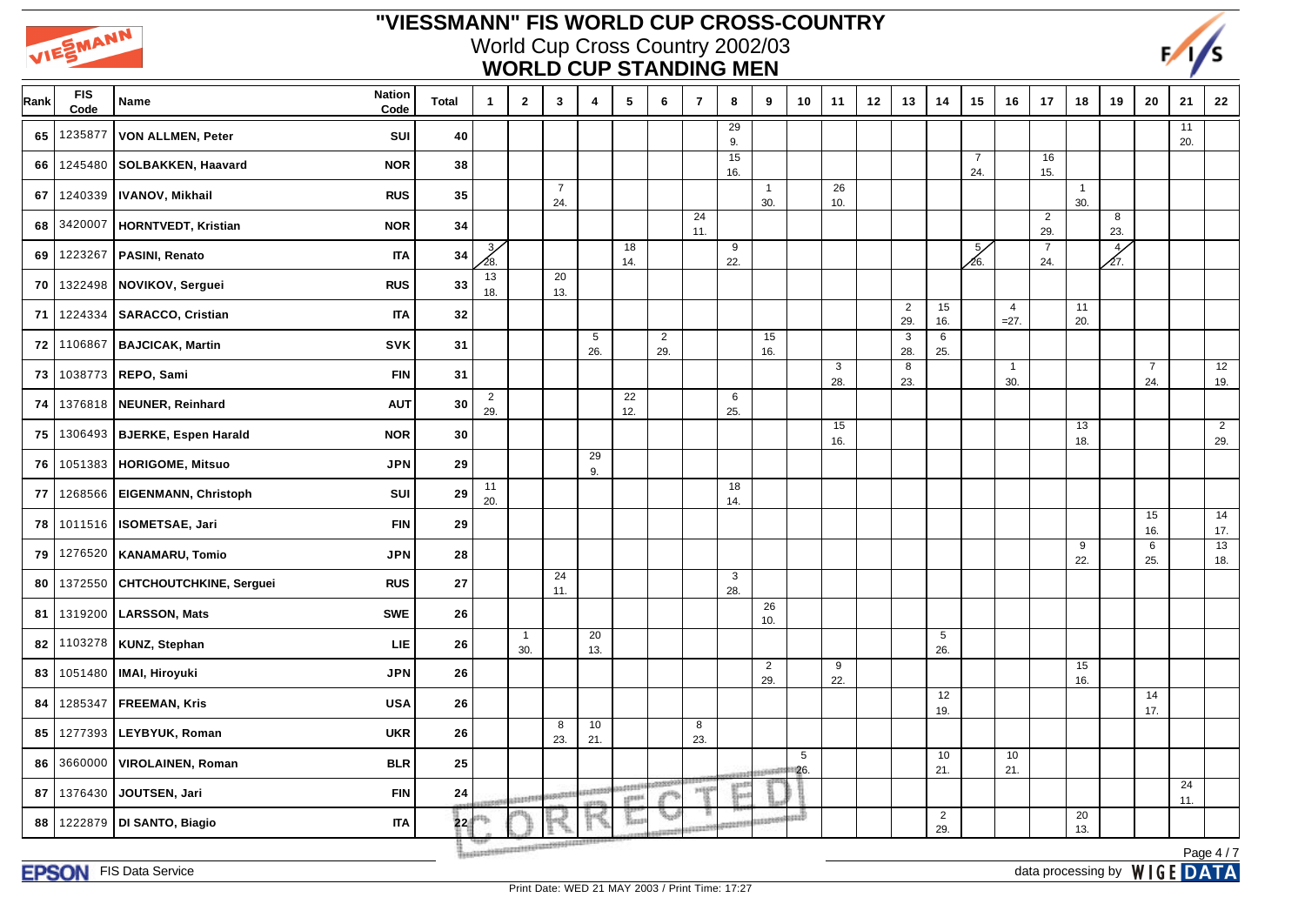



| Rank | <b>FIS</b><br>Code | <b>Nation</b><br>Name<br>Code               | <b>Total</b> | $\mathbf{1}$           | $\overline{2}$ | $\mathbf{3}$                                    | 4         | 5                         | 6        | $\overline{7}$ | 8 | 9       | 10         | 11                    | 12 | 13                  | 14                    | 15        | 16        | 17       | 18                    | 19 | 20       | 21                    | 22                    |
|------|--------------------|---------------------------------------------|--------------|------------------------|----------------|-------------------------------------------------|-----------|---------------------------|----------|----------------|---|---------|------------|-----------------------|----|---------------------|-----------------------|-----------|-----------|----------|-----------------------|----|----------|-----------------------|-----------------------|
| 89   | 1038482            | TAIPALE, Kuisma<br><b>FIN</b>               | 21           |                        |                | 5<br>26.                                        |           |                           |          |                |   |         |            | 7<br>24.              |    |                     |                       |           |           |          |                       |    | 5<br>26. |                       | $\overline{4}$<br>27. |
| 90   | 3480004            | DEMENTIEV, Evgenji<br><b>RUS</b>            | 20           |                        |                |                                                 |           |                           |          |                |   |         | 20<br>13.  |                       |    |                     |                       |           |           |          |                       |    |          |                       |                       |
| 91   | 1291458            | <b>NARUSK, Priit</b><br><b>EST</b>          | 19           |                        |                |                                                 |           |                           |          |                |   |         |            |                       |    |                     | $\overline{4}$<br>27. |           |           |          |                       |    |          | 15<br>16.             |                       |
| 92   | 1069910            | KOCH, Beat<br>SUI                           | 19           |                        |                |                                                 |           |                           |          |                |   |         |            |                       |    |                     | 14<br>17.             |           |           |          | 5<br>26.              |    |          |                       |                       |
| 93   | 1140332            | SOKLIC, Matej<br><b>SLO</b>                 | 18           | 18<br>14.              |                |                                                 |           |                           |          |                |   |         |            |                       |    |                     |                       |           |           |          |                       |    |          |                       |                       |
| 94   |                    | 1008994 MAJ, Fabio<br><b>ITA</b>            | $17$         |                        |                |                                                 |           |                           |          |                |   |         |            |                       |    | $\mathbf{1}$<br>30. | 16<br>15.             |           |           |          |                       |    |          |                       |                       |
| 95   |                    | 1008703   FAUNER, Silvio<br><b>ITA</b>      | 17           | $6\phantom{.}6$<br>25. |                |                                                 |           | 11<br>20.                 |          |                |   |         |            |                       |    |                     |                       |           |           |          |                       |    |          |                       |                       |
| 96   |                    | 1224043 COSTANTIN, Pierluigi<br><b>ITA</b>  | 16           |                        |                |                                                 |           |                           |          |                |   |         |            | 14<br>17.             |    |                     |                       |           |           |          | $\overline{2}$<br>29. |    |          |                       |                       |
| 97   | 3480085            | ARTEEV, Ivan<br><b>RUS</b>                  | 14           |                        |                |                                                 |           |                           |          |                |   |         | 14<br>17.  |                       |    |                     |                       |           |           |          |                       |    |          |                       |                       |
| 98   | 1219387            | <b>TOPPARI, Timo</b><br><b>FIN</b>          | $14$         |                        |                |                                                 |           |                           |          |                |   |         |            |                       |    |                     |                       |           | 14<br>17. |          |                       |    |          |                       |                       |
| 99   | 1263425            | TRONDSEN, Krister<br><b>NOR</b>             | 14           |                        |                |                                                 |           |                           |          |                |   |         |            |                       |    |                     |                       | 9<br>22.  |           | 5<br>26. |                       |    |          |                       |                       |
| 100  | 1287772            | <b>BJOERNDALEN, Ole Einar</b><br><b>NOR</b> | 13           |                        | 13<br>$=18.$   |                                                 |           |                           |          |                |   |         |            |                       |    |                     |                       |           |           |          |                       |    |          |                       |                       |
| 101  |                    | 1171469   MASLOV, Dmitri<br><b>RUS</b>      | $13$         |                        |                |                                                 |           |                           |          |                |   |         | 13<br>18.  |                       |    |                     |                       |           |           |          |                       |    |          |                       |                       |
| 102  | 1224140            | <b>SANTUS, Fabio</b><br><b>ITA</b>          | $13$         |                        |                |                                                 |           |                           | 6<br>25. |                |   |         |            |                       |    |                     |                       |           |           |          | $\overline{4}$<br>27. |    |          |                       | $\mathbf{3}$<br>28.   |
| 103  |                    | 1223849 CHECCHI, Valerio<br><b>ITA</b>      | $12$         |                        |                |                                                 |           |                           |          |                |   |         |            | 12<br>19.             |    |                     |                       |           |           |          |                       |    |          |                       |                       |
| 104  | 1153039            | <b>BROERS, Morten</b><br><b>NOR</b>         | $12$         |                        |                |                                                 |           |                           |          |                |   |         |            |                       |    |                     |                       | 12<br>19. |           |          |                       |    |          |                       |                       |
| 105  | 1218902            | KATTILAKOSKI, Teemu<br><b>FIN</b>           | 12           |                        |                |                                                 | 12<br>19. |                           |          |                |   |         |            |                       |    |                     |                       |           |           |          |                       |    |          |                       |                       |
| 106  | 1285153            | ROUSSELET, Alexandre<br><b>FRA</b>          | 12           |                        | 9<br>22.       |                                                 |           |                           |          |                |   |         | 3<br>28.   |                       |    |                     |                       |           |           |          |                       |    |          |                       |                       |
| 107  | 1378564            | ILOMAEKI, Jirka<br><b>FIN</b>               | $12$         |                        |                |                                                 |           | 5<br>26.                  |          |                |   |         |            |                       |    |                     |                       |           |           |          |                       |    |          | $\overline{7}$<br>24. |                       |
| 108  | 1323468            | REHEMAA, Aivar<br><b>EST</b>                | 11           |                        |                |                                                 |           |                           |          |                |   |         |            | $\overline{4}$<br>27. |    |                     | $\overline{7}$<br>24. |           |           |          |                       |    |          |                       |                       |
| 109  | 1310470            | <b>POL</b><br>KRECZMER, Maciej              | 10           |                        |                |                                                 |           |                           |          | 10<br>21.      |   |         |            |                       |    |                     |                       |           |           |          |                       |    |          |                       |                       |
| 110  |                    | 1042556   HIETAMAEKI, Karri<br><b>FIN</b>   | 10           |                        |                |                                                 |           |                           |          |                |   | ooseedi | stiti      | 10<br>21.             |    |                     |                       |           |           |          |                       |    |          |                       |                       |
| 111  |                    | 1371580 PIROGOV, Dmitri<br><b>RUS</b>       | 10           |                        | <b>SERVITE</b> | 10<br>21                                        | 10022     | addresses<br><b>LEFER</b> |          | <b>JUESE</b>   |   |         |            |                       |    |                     |                       |           |           |          |                       |    |          |                       |                       |
| 112  | 1154397            | <b>KRIANINE, Serguei</b><br><b>RUS</b>      | $\mathbf{9}$ |                        |                |                                                 |           | Basi                      | يبيته    |                |   |         | . 9<br>22. |                       |    |                     |                       |           |           |          |                       |    |          |                       |                       |
|      |                    |                                             |              |                        |                | Treatured to all and the unit of payment of the |           |                           |          |                |   |         |            |                       |    |                     |                       |           |           |          |                       |    |          |                       | Page 5/7              |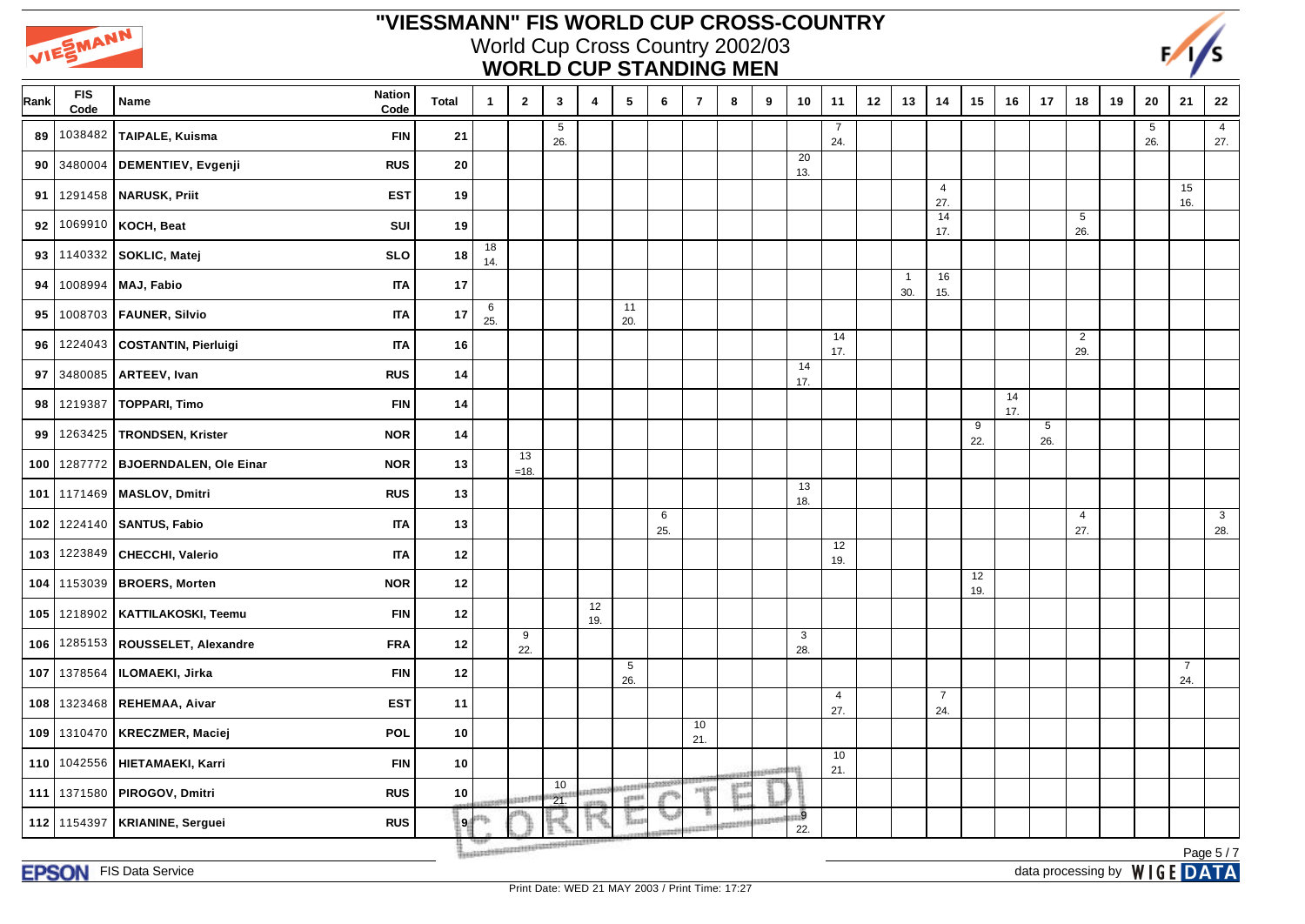



| Rank | <b>FIS</b><br>Code | <b>Nation</b><br>Name<br>Code                     | <b>Total</b>     | $\mathbf{1}$          | $\overline{2}$         | $\mathbf{3}$          | $\overline{\mathbf{4}}$ | $5\phantom{.0}$         | 6                     | $\overline{7}$         | 8                     | 9             | 10       | 11 | 12 | 13                    | 14 | 15 | 16 | 17       | 18                    | 19                    | 20                    | 21                    | 22 |
|------|--------------------|---------------------------------------------------|------------------|-----------------------|------------------------|-----------------------|-------------------------|-------------------------|-----------------------|------------------------|-----------------------|---------------|----------|----|----|-----------------------|----|----|----|----------|-----------------------|-----------------------|-----------------------|-----------------------|----|
| 113  | 1013553            | <b>USA</b><br><b>WADSWORTH, Justin</b>            | 9                |                       |                        |                       | 9<br>22.                |                         |                       |                        |                       |               |          |    |    |                       |    |    |    |          |                       |                       |                       |                       |    |
| =114 | 3420034            | PEDERSEN, Eivind-Juul<br><b>NOR</b>               | 8                |                       |                        |                       |                         |                         |                       |                        |                       |               |          |    |    |                       |    |    |    |          | 8<br>23.              |                       |                       |                       |    |
|      | $= 114$ 3480007    | PANKRATOV, Nikolai<br><b>RUS</b>                  | 8                |                       |                        |                       |                         |                         |                       |                        |                       |               | 8<br>23. |    |    |                       |    |    |    |          |                       |                       |                       |                       |    |
| 116  | 1368767            | SINNES, Svein Tore<br><b>NOR</b>                  | 8                |                       |                        |                       |                         |                         |                       |                        |                       |               |          |    |    |                       |    |    |    | 8<br>23. |                       |                       |                       |                       |    |
| 117  |                    | 1262455   ANDRESEN, Jan Egil<br><b>NOR</b>        | $\overline{7}$   |                       |                        |                       |                         |                         |                       |                        |                       |               |          |    |    |                       |    |    |    |          | $\overline{7}$<br>24. |                       |                       |                       |    |
| 118  |                    | 1297181   CATTANEO, Marco<br><b>ITA</b>           | $\overline{7}$   |                       |                        |                       |                         |                         |                       | $\overline{7}$<br>24.  |                       |               |          |    |    |                       |    |    |    |          |                       |                       |                       |                       |    |
|      |                    | 119 3420089 PETTERSEN, Oystein<br><b>NOR</b>      | $\overline{7}$   |                       |                        |                       |                         |                         |                       |                        |                       |               |          |    |    |                       |    |    |    |          |                       | $\overline{7}$<br>24. |                       |                       |    |
| 120  |                    | 1112105 YLOENEN, Petri<br><b>FIN</b>              | $\overline{7}$   |                       |                        |                       |                         | 3<br>28.                |                       |                        |                       |               |          |    |    |                       |    |    |    |          |                       |                       | $\overline{4}$<br>27. |                       |    |
| 121  | 1134997            | AZEGAMI, Daichi<br><b>JPN</b>                     | $\overline{7}$   |                       |                        |                       |                         |                         |                       |                        | $\overline{4}$<br>27. |               |          |    |    |                       |    |    |    |          |                       |                       |                       | 3<br>28.              |    |
| 122  |                    | <b>RUS</b><br>1284668   ROGOV, Oleg               | 6                |                       |                        |                       |                         |                         |                       |                        |                       |               | 6<br>25. |    |    |                       |    |    |    |          |                       |                       |                       |                       |    |
| 123  | 1368864            | <b>ANDERSEN, Oeystein</b><br><b>NOR</b>           | 6                |                       |                        |                       |                         |                         |                       |                        |                       |               |          |    |    |                       |    |    |    |          |                       | 6<br>25.              |                       |                       |    |
| 124  |                    | 1052159 KOZU, Masaaki<br><b>JPN</b>               | 6                |                       |                        |                       | 6<br>25.                |                         |                       |                        |                       |               |          |    |    |                       |    |    |    |          |                       |                       |                       |                       |    |
| 125  | 1369446            | <b>KOURITSYN, Alexey</b><br><b>RUS</b>            | 6                |                       |                        |                       |                         | 6<br>25.                |                       |                        |                       |               |          |    |    |                       |    |    |    |          |                       |                       |                       |                       |    |
| 126  |                    | <b>ITA</b><br>1223364   DEBERTOLIS, Bruno         | $\sqrt{5}$       |                       |                        |                       |                         |                         |                       |                        | $\sqrt{5}$<br>26.     |               |          |    |    |                       |    |    |    |          |                       |                       |                       |                       |    |
| 127  |                    | 1370513 GREIS, Michael<br><b>GER</b>              | $\overline{4}$   | $\overline{4}$<br>27. |                        |                       |                         |                         |                       |                        |                       |               |          |    |    |                       |    |    |    |          |                       |                       |                       |                       |    |
| 128  | 3420131            | KJOELSTAD, Johan<br><b>NOR</b>                    | 4                |                       |                        |                       |                         |                         |                       |                        |                       |               |          |    |    |                       |    |    |    |          |                       |                       |                       | $\overline{4}$<br>27. |    |
| 129  |                    | 1320849   GOLOVKO, Andrei<br><b>KAZ</b>           | $\overline{4}$   |                       |                        |                       |                         |                         | $\overline{4}$<br>27. |                        |                       |               |          |    |    |                       |    |    |    |          |                       |                       |                       |                       |    |
| 130  |                    | 1175349 MICHL, Petr<br><b>CZE</b>                 | $\overline{4}$   |                       |                        |                       |                         |                         |                       |                        |                       |               |          |    |    | $\overline{4}$<br>27. |    |    |    |          |                       |                       |                       |                       |    |
| 131  |                    | 1169820 OLLE, Raul<br><b>EST</b>                  | 4                |                       |                        | $\overline{4}$<br>27. |                         |                         |                       |                        |                       |               |          |    |    |                       |    |    |    |          |                       |                       |                       |                       |    |
| 132  | 1344711            | JAUHOJAERVI, Sami<br><b>FIN</b>                   | $\overline{4}$   |                       | $\overline{4}$<br>27.  |                       |                         |                         |                       |                        |                       |               |          |    |    |                       |    |    |    |          |                       |                       |                       |                       |    |
| 133  |                    | 1151584   SKJOENSFJELL, Karl Gunnar<br><b>NOR</b> | $\mathbf{3}$     |                       |                        |                       |                         |                         |                       |                        |                       |               |          |    |    |                       |    |    |    |          | 3<br>28.              |                       |                       |                       |    |
| 134  | 1109680            | <b>SWENSON, Carl</b><br><b>USA</b>                | $\boldsymbol{3}$ |                       |                        |                       |                         |                         |                       |                        |                       |               |          |    |    |                       |    |    |    |          |                       |                       | 3<br>28.              |                       |    |
| 135  | 1374587            | <b>BREDL, Johannes</b><br><b>GER</b>              | 3                |                       | 22225999               | <b>DEEGO</b>          | supported               | <b>GERMAN</b><br>sport. |                       | 3 <sub>15</sub><br>28. | jani                  |               |          |    |    |                       |    |    |    |          |                       |                       |                       |                       |    |
| 136  | 1015687            | <b>MARENT, Alexander</b><br><b>AUT</b>            |                  | 34 <sup>th</sup>      | www.communications.com |                       | h8đ<br>28.              |                         |                       |                        |                       | <b>ITERRO</b> | anni     |    |    |                       |    |    |    |          |                       |                       |                       |                       |    |